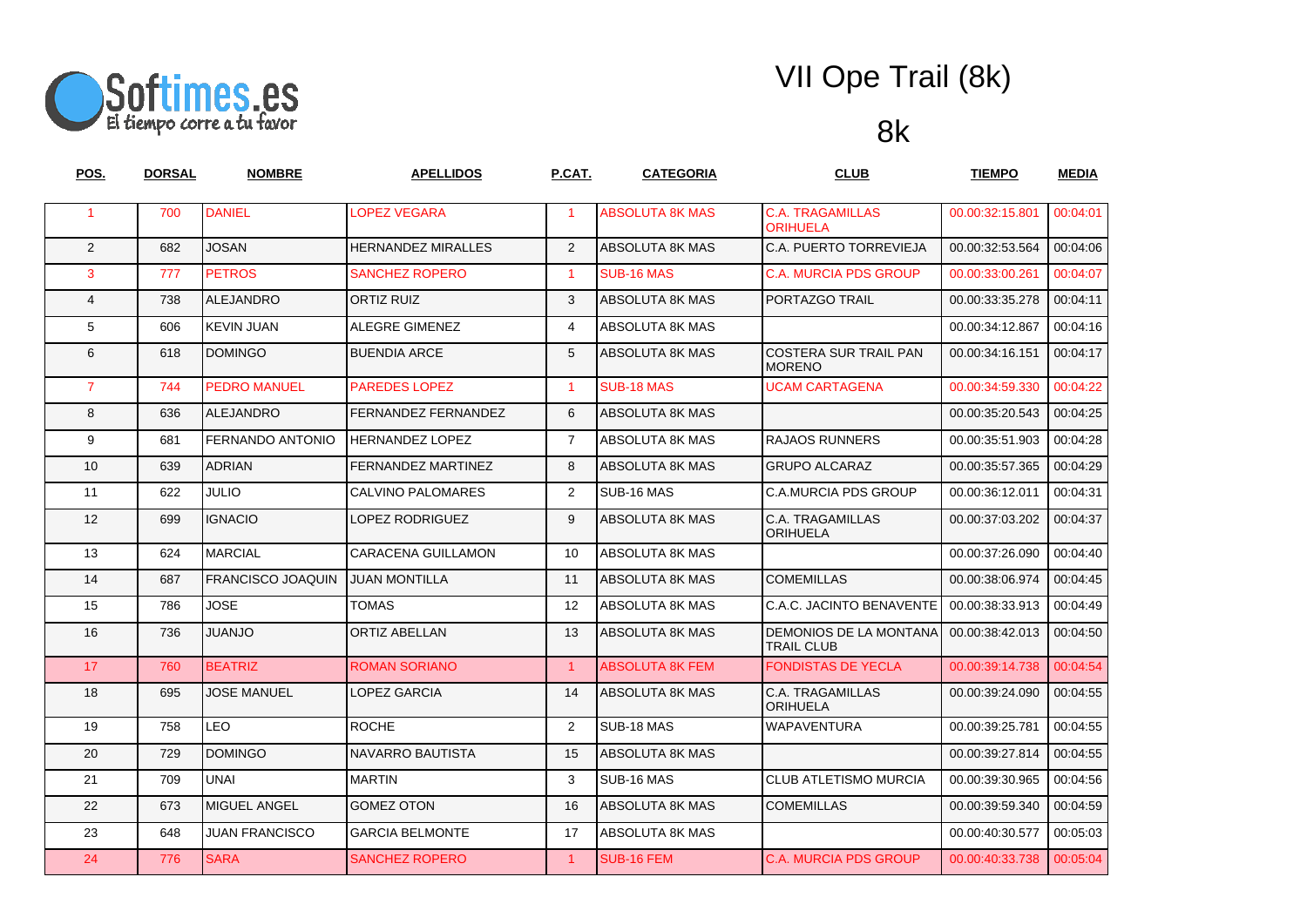

| 25 | 690 | <b>JESUS</b>            | <b>LEAL GARCIA</b>      | 3              | SUB-18 MAS             | CLUB DEPORTIVO QUIPAR                              | 00.00:40:48.870 | 00:05:06 |
|----|-----|-------------------------|-------------------------|----------------|------------------------|----------------------------------------------------|-----------------|----------|
| 26 | 623 | <b>DANIEL</b>           | <b>CANDEL CAMPUZANO</b> | 18             | <b>ABSOLUTA 8K MAS</b> | <b>TRIATLON ARCHENA TRAIL</b>                      | 00.00:41:09.460 | 00:05:08 |
| 27 | 735 | <b>JOSE MANUEL</b>      | <b>ORTEGA MORENO</b>    | 19             | ABSOLUTA 8K MAS        | <b>GREM TRAIL CIEZA</b>                            | 00.00:41:18.624 | 00:05:09 |
| 28 | 755 | <b>SABINA MARIA</b>     | <b>RICO CAMPILLO</b>    | $\overline{2}$ | <b>ABSOLUTA 8K FEM</b> | C.A. NOGALTE - HOGAR<br><b>PUERTO LUMBRERAS</b>    | 00.00:41:20.155 | 00:05:10 |
| 29 | 730 | <b>IBAN</b>             | <b>NAVEROS MESA</b>     | 20             | ABSOLUTA 8K MAS        |                                                    | 00.00:41:35.219 | 00:05:11 |
| 30 | 661 | <b>RUBEN</b>            | <b>GARCIA VERDU</b>     | 21             | ABSOLUTA 8K MAS        | <b>CAD FUNCIONAL FIT</b>                           | 00.00:41:50.468 | 00:05:13 |
| 31 | 756 | <b>JOSE MANUEL</b>      | <b>ROBLES MORENO</b>    | 22             | ABSOLUTA 8K MAS        |                                                    | 00.00:42:37.051 | 00:05:19 |
| 32 | 694 | ROQUE DAMIAN            | LOPEZ GARCIA            | 23             | ABSOLUTA 8K MAS        |                                                    | 00.00:42:45.438 | 00:05:20 |
| 33 | 703 | <b>JOAQUIN RAMON</b>    | LUCAS RODENAS           | 24             | ABSOLUTA 8K MAS        | <b>CLUB UNIVERSITARIO</b><br><b>MONTANA MURCIA</b> | 00.00:43:19.005 | 00:05:24 |
| 34 | 761 | <b>CRISTIAN</b>         | ROMERO RODRIGUEZ        | 25             | ABSOLUTA 8K MAS        |                                                    | 00.00:43:22.613 | 00:05:25 |
| 35 | 773 | <b>JUAN CARLOS</b>      | SANCHEZ MARTINEZ        | 26             | ABSOLUTA 8K MAS        | <b>MOUNTAIN NOROESTE</b>                           | 00.00:43:23.478 | 00:05:25 |
| 36 | 762 | PEDRO MARIANO           | <b>ROS SANCHEZ</b>      | 27             | <b>ABSOLUTA 8K MAS</b> | C.A. TRAGAMILLAS<br><b>ORIHUELA</b>                | 00.00:43:29.015 | 00:05:26 |
| 37 | 789 | <b>JULIO</b>            | VAZQUEZ REINOSA         | 28             | ABSOLUTA 8K MAS        | C.A. LA MANGA DE SAN<br>JAVIER                     | 00.00:43:34.074 | 00:05:26 |
| 38 | 649 | <b>JAIME</b>            | <b>GARCIA CAMPUZANO</b> | 29             | ABSOLUTA 8K MAS        |                                                    | 00.00:43:51.990 | 00:05:28 |
| 39 | 642 | <b>JUAN CARLOS</b>      | FERNANDEZ VALENZUELA    | 30             | ABSOLUTA 8K MAS        | C.A. LA MANGA DE SAN<br><b>JAVIER</b>              | 00.00:43:56.905 | 00:05:29 |
| 40 | 749 | <b>JUAN MANUEL</b>      | <b>PEREZ HERRERO</b>    | 31             | <b>ABSOLUTA 8K MAS</b> | A.C. JUMILLA D. O. P. VINOS<br><b>DE JUMILLA</b>   | 00.00:43:58.864 | 00:05:29 |
| 41 | 710 | <b>NORBERTO</b>         | <b>MARTIN GONZALEZ</b>  | 32             | ABSOLUTA 8K MAS        | C.A. LA MANGA DE SAN<br><b>JAVIER</b>              | 00.00:44:05.402 | 00:05:30 |
| 42 | 799 | <b>ANGELA</b>           | <b>MOLINA PARDO</b>     | 3              | <b>ABSOLUTA 8K FEM</b> | <b>LA CARRASCA</b>                                 | 00.00:44:07.029 | 00:05:30 |
| 43 | 675 | <b>JOSE ANTONIO</b>     | <b>GONZALEZ LOSA</b>    | 33             | ABSOLUTA 8K MAS        |                                                    | 00.00:44:08.918 | 00:05:31 |
| 44 | 771 | <b>MIGUEL</b>           | SANCHEZ MARTINEZ        | 34             | ABSOLUTA 8K MAS        | <b>COSTERA SUR TRAIL PAN</b><br><b>MORENO</b>      | 00.00:44:39.292 | 00:05:34 |
| 45 | 671 | <b>RICARDO</b>          | <b>GOMEZ HERNANDEZ</b>  | 35             | <b>ABSOLUTA 8K MAS</b> | LA GRAFICA MURCIA TRAIL                            | 00.00:44:46.527 | 00:05:35 |
| 46 | 767 | <b>JORGE</b>            | SANCHEZ BAILEN          | 36             | ABSOLUTA 8K MAS        | FRUTOSECO.COM                                      | 00.00:44:51.909 | 00:05:36 |
| 47 | 676 | <b>FRANCISCO JAVIER</b> | <b>GRAO ANIORTE</b>     | 37             | ABSOLUTA 8K MAS        |                                                    | 00.00:45:00.854 | 00:05:37 |
| 48 | 750 | <b>MANUEL LUIS</b>      | <b>PEREZ RAMOS</b>      | 38             | <b>ABSOLUTA 8K MAS</b> |                                                    | 00.00:45:06.591 | 00:05:38 |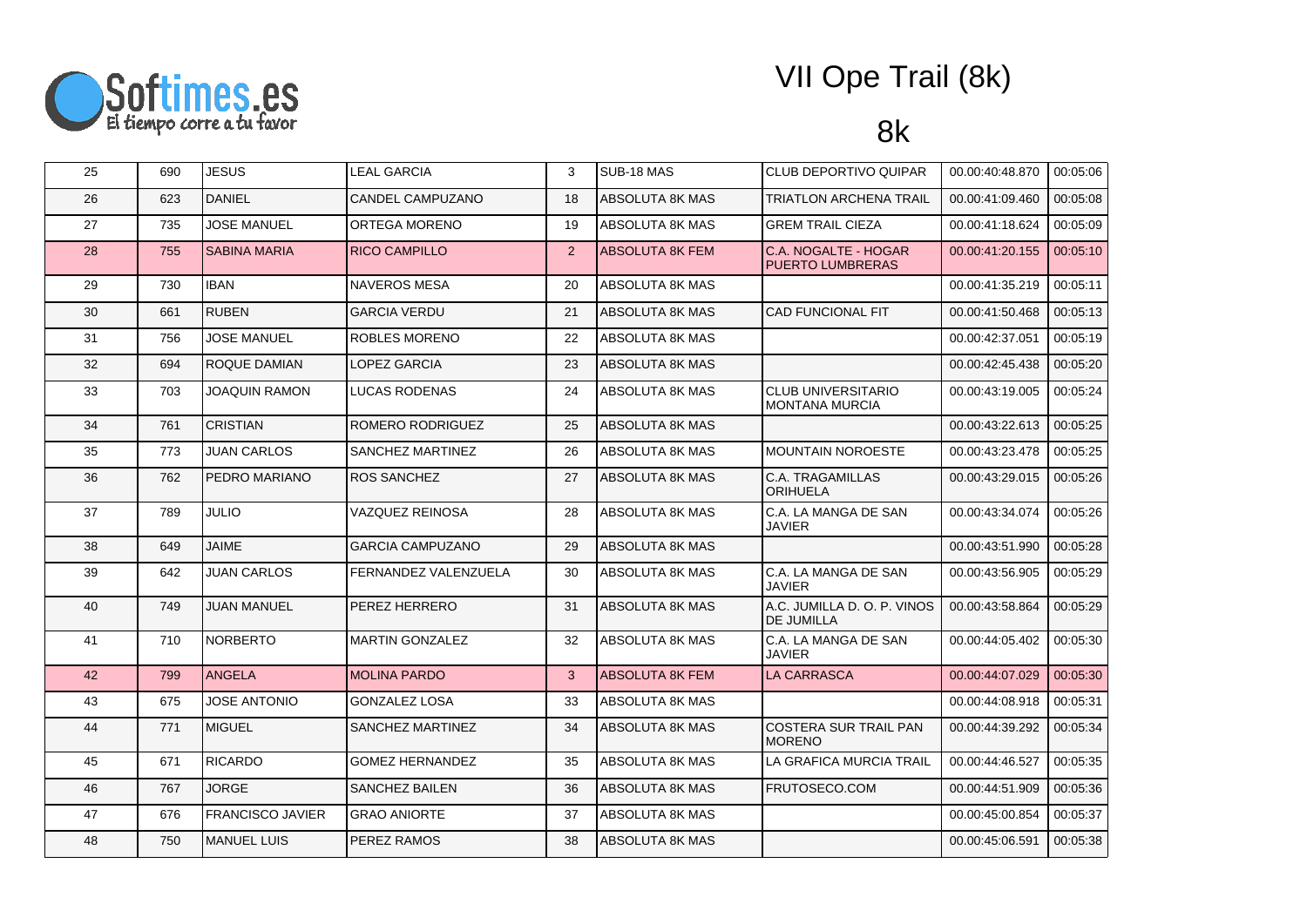

| 49 | 626 | <b>ANTHONY</b>                         | <b>CARLSON</b>           | 39              | ABSOLUTA 8K MAS        | C.D. MANZANICOS                                  | 00.00:45:10.038 | 00:05:38 |
|----|-----|----------------------------------------|--------------------------|-----------------|------------------------|--------------------------------------------------|-----------------|----------|
| 50 | 634 | <b>PASCUAL</b>                         | <b>ESPANA AVILES</b>     | 40              | <b>ABSOLUTA 8K MAS</b> | C.C. EL AZUD-VALLE DE<br><b>RICOTE</b>           | 00.00:45:13.895 | 00:05:39 |
| 51 | 613 | <b>EVA GLORIA</b>                      | <b>BELMONTE SEGURA</b>   | $\overline{4}$  | <b>ABSOLUTA 8K FEM</b> | <b>C.D. ALUMBRES SPORT</b>                       | 00.00:45:49.532 | 00:05:43 |
| 52 | 791 | <b>JOSE ANDRES</b>                     | <b>VERA CREVILLEN</b>    | 41              | <b>ABSOLUTA 8K MAS</b> | <b>CLUB KATANA</b>                               | 00.00:45:57.704 | 00:05:44 |
| 53 | 696 | <b>JOAQUIN</b>                         | LOPEZ LOPEZ              | 42              | ABSOLUTA 8K MAS        |                                                  | 00.00:46:01.252 | 00:05:45 |
| 54 | 617 | <b>ANA</b>                             | <b>BOJ COS</b>           | $\mathbf{1}$    | SUB-18 FEM             | <b>CLUB KAMPAMENTO BASE</b>                      | 00.00:46:08.723 | 00:05:46 |
| 55 | 645 | JOSE L.                                | <b>FRANCO</b>            | 43              | ABSOLUTA 8K MAS        | 30740 CLUB DEPORTIVO                             | 00.00:46:10.020 | 00:05:46 |
| 56 | 783 | PERLA MABEL                            | <b>SERAFINI CACERES</b>  | $5\phantom{.0}$ | <b>ABSOLUTA 8K FEM</b> | <b>GRUPO ALCARAZ</b>                             | 00.00:46:17.149 | 00:05:47 |
| 57 | 604 | <b>IMIGUEL DE LOS</b><br><b>SANTOS</b> | ALCAZAR MORENO           | 44              | ABSOLUTA 8K MAS        |                                                  | 00.00:46:33.931 | 00:05:49 |
| 58 | 754 | <b>JOSE MANUEL</b>                     | <b>RAMON VICENTE</b>     | 45              | <b>ABSOLUTA 8K MAS</b> | AULA 13                                          | 00.00:46:41.180 | 00:05:50 |
| 59 | 790 | <b>PASCUAL</b>                         | VENTURA BORREDA          | 46              | ABSOLUTA 8K MAS        |                                                  | 00.00:46:42.936 | 00:05:50 |
| 60 | 653 | <b>FRANCISCO</b>                       | <b>GARCIA JIMENEZ</b>    | 47              | <b>ABSOLUTA 8K MAS</b> | <b>COMO CHOTAS TRAIL</b><br><b>GRUPO HINNENI</b> | 00.00:46:46.320 | 00:05:50 |
| 61 | 759 | <b>JUAN PEDRO</b>                      | <b>RODRIGUEZ</b>         | 48              | ABSOLUTA 8K MAS        | C.A. TRAGAMILLAS<br>ORIHUELA                     | 00.00:46:50.646 | 00:05:51 |
| 62 | 769 | <b>DIEGO</b>                           | SANCHEZ DOLERA           | 49              | ABSOLUTA 8K MAS        |                                                  | 00.00:47:16.197 | 00:05:54 |
| 63 | 628 | <b>JOSE RAMON</b>                      | <b>CERMENO MARTINEZ</b>  | 50              | ABSOLUTA 8K MAS        |                                                  | 00.00:47:17.986 | 00:05:54 |
| 64 | 713 | <b>SONIA</b>                           | <b>MARTINEZ MARTINEZ</b> | 6               | <b>ABSOLUTA 8K FEM</b> | <b>CIEZA TRAIL</b>                               | 00.00:47:41.728 | 00:05:57 |
| 65 | 609 | <b>FRANCISCO</b>                       | AMORAGA LARA             | 51              | ABSOLUTA 8K MAS        | C.A. CUATRO SANTOS                               | 00.00:47:55.493 | 00:05:59 |
| 66 | 734 | <b>IGOR</b>                            | ORTEGA CANDEL            | $\overline{4}$  | SUB-18 MAS             |                                                  | 00.00:48:13.100 | 00:06:01 |
| 67 | 637 | <b>SERGIO</b>                          | <b>FERNANDEZ GARRIDO</b> | $\overline{4}$  | SUB-16 MAS             | <b>CLUB KATANA</b>                               | 00.00:48:14.420 | 00:06:01 |
| 68 | 757 | <b>JOSE MARIA</b>                      | ROBLES SANCHEZ           | 52              | ABSOLUTA 8K MAS        | <b>C.A. AGUILAS TRAIL</b>                        | 00.00:49:02.799 | 00:06:07 |
| 69 | 688 | <b>ROSA</b>                            | LACARCEL HURTADO         | $\overline{7}$  | <b>ABSOLUTA 8K FEM</b> | <b>RAJAOS RUNNERS</b>                            | 00.00:49:08.653 | 00:06:08 |
| 70 | 716 | <b>JOAQUIN</b>                         | <b>MARTINEZ ZAPATA</b>   | 53              | ABSOLUTA 8K MAS        | LA GRAFICA MURCIA TRAIL                          | 00.00:49:13.316 | 00:06:09 |
| 71 | 717 | <b>MARIA JOSE</b>                      | <b>MATENCIO GIL</b>      | 8               | <b>ABSOLUTA 8K FEM</b> | <b>COMEMILLAS</b>                                | 00.00:49:19.820 | 00:06:09 |
| 72 | 775 | ANDRES JOSE                            | SANCHEZ PEREZ            | 54              | ABSOLUTA 8K MAS        | <b>C.A ROLDAN</b>                                | 00.00:49:27.110 | 00:06:10 |
| 73 | 616 | <b>ESTHER</b>                          | <b>BODALO LOZANO</b>     | 9               | <b>ABSOLUTA 8K FEM</b> | <b>MURCIA CHALLENGE</b>                          | 00.00:49:27.888 | 00:06:10 |
| 74 | 740 | <b>JOSE CARLOS</b>                     | PALAZON GOMEZ            | 55              | <b>ABSOLUTA 8K MAS</b> | <b>COMEMILLAS</b>                                | 00.00:49:28.996 | 00:06:11 |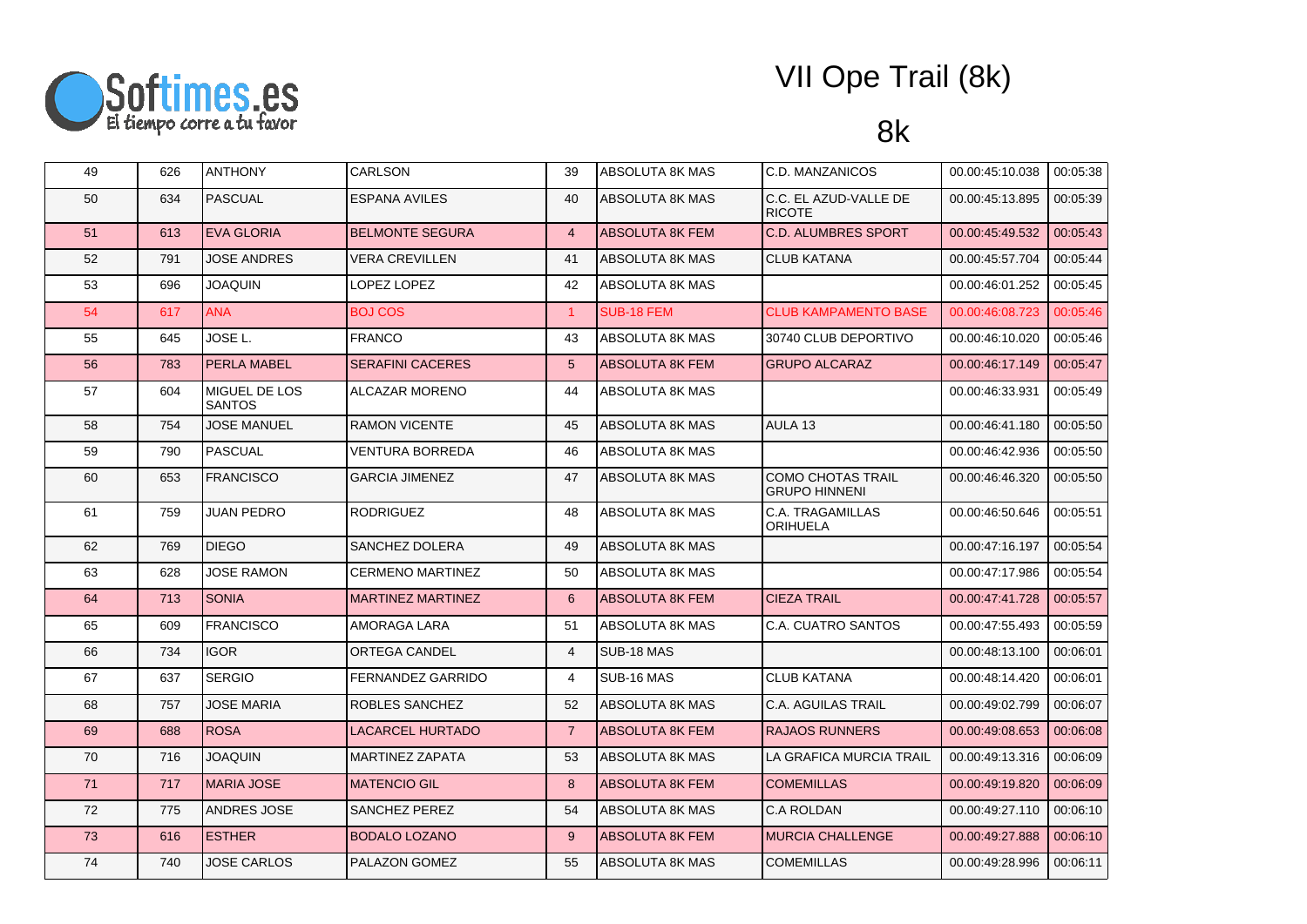

| 75  | 722 | <b>EVA MARIA</b>        | <b>MUELAS MATEO</b>     | 10 | <b>ABSOLUTA 8K FEM</b> | <b>CLUB UNIVERSITARIO</b><br><b>MONTANA MURCIA</b> | 00.00:49:49.538 | 00:06:13 |
|-----|-----|-------------------------|-------------------------|----|------------------------|----------------------------------------------------|-----------------|----------|
| 76  | 737 | <b>ANTONIO</b>          | <b>ORTIZ MARTINEZ</b>   | 56 | ABSOLUTA 8K MAS        | <b>COMO CHOTAS TRAIL</b><br><b>GRUPO HINNENI</b>   | 00.00:50:05.829 | 00:06:15 |
| 77  | 650 | <b>NURIA</b>            | <b>GARCIA CARCEL</b>    | 2  | SUB-16 FEM             | <b>CLUB ATLETISMO MURCIA</b>                       | 00.00:50:15.869 | 00:06:16 |
| 78  | 728 | <b>MARIA CARMEN</b>     | <b>MURCIA LLEDO</b>     | 11 | <b>ABSOLUTA 8K FEM</b> | <b>MURCIA CHALLENGE</b>                            | 00.00:50:18.917 | 00:06:17 |
| 79  | 732 | DAVID                   | NIETO MARTINEZ          | 57 | ABSOLUTA 8K MAS        | C.D. MANZANICOS                                    | 00.00:50:19.978 | 00:06:17 |
| 80  | 782 | <b>ALFONSO</b>          | SEGURA GONZALEZ         | 58 | ABSOLUTA 8K MAS        | <b>COSTERA SUR TRAIL PAN</b><br><b>MORENO</b>      | 00.00:50:20.852 | 00:06:17 |
| 81  | 742 | <b>JOSE ANTONIO</b>     | PARDO HERNANDEZ         | 59 | ABSOLUTA 8K MAS        |                                                    | 00.00:50:22.348 | 00:06:17 |
| 82  | 672 | JESUS                   | <b>GOMEZ MARTINEZ</b>   | 60 | ABSOLUTA 8K MAS        |                                                    | 00.00:50:23.853 | 00:06:17 |
| 83  | 753 | <b>BRIAN</b>            | QUIJADA RODRIGUEZ       | 61 | ABSOLUTA 8K MAS        | <b>CAD FUNCIONAL FIT</b>                           | 00.00:50:24.522 | 00:06:18 |
| 84  | 747 | <b>ERICA</b>            | PEREZ CEREZO            | 3  | SUB-16 FEM             | <b>C.A.MURCIA PDS GROUP</b>                        | 00.00:50:30.473 | 00:06:18 |
| 85  | 655 | <b>CHARO</b>            | <b>GARCIA MASCARELL</b> | 12 | ABSOLUTA 8K FEM        | <b>C.A. CUATRO SANTOS</b>                          | 00.00:50:51.733 | 00:06:21 |
| 86  | 643 | M. CARMEN               | <b>FERRANDIZ CRESPO</b> | 13 | ABSOLUTA 8K FEM        | <b>RAJAOS RUNNERS</b>                              | 00.00:50:55.541 | 00:06:21 |
| 87  | 697 | ANGEL                   | LOPEZ LORENTE           | 62 | ABSOLUTA 8K MAS        | C.A.C. JACINTO BENAVENTE                           | 00.00:51:05.733 | 00:06:23 |
| 88  | 725 | <b>DAVID</b>            | MUNOZ LUENGO            | 63 | ABSOLUTA 8K MAS        |                                                    | 00.00:51:13.271 | 00:06:24 |
| 89  | 640 | <b>TEODORO</b>          | FERNANDEZ MASSA         | 64 | ABSOLUTA 8K MAS        | <b>CLUB KATANA</b>                                 | 00.00:51:20.988 | 00:06:25 |
| 90  | 644 | <b>BEATRIZ</b>          | <b>FERRIZ SANCHEZ</b>   | 14 | ABSOLUTA 8K FEM        | <b>RED DEPORTIVA YECLA</b>                         | 00.00:51:25.205 | 00:06:25 |
| 91  | 678 | <b>FRAN</b>             | <b>GUIRAO</b>           | 65 | ABSOLUTA 8K MAS        | <b>TERRITORIO COMANCHE</b>                         | 00.00:51:41.697 | 00:06:27 |
| 92  | 605 | <b>PEDRO</b>            | ALCOLEA GARRIDO         | 66 | ABSOLUTA 8K MAS        |                                                    | 00.00:51:42.709 | 00:06:27 |
| 93  | 641 | <b>FRANCISCO DANIEL</b> | FERNANDEZ MASSA         | 67 | ABSOLUTA 8K MAS        |                                                    | 00.00:52:06.553 | 00:06:30 |
| 94  | 731 | <b>LAURA</b>            | NICOLAS GONZALEZ        | 15 | <b>ABSOLUTA 8K FEM</b> | <b>EQUIPOGRASSHOPPER</b>                           | 00.00:52:10.061 | 00:06:31 |
| 95  | 741 | <b>ISABEL</b>           | PARDO FERNANDEZ         | 16 | <b>ABSOLUTA 8K FEM</b> | <b>COSTERA SUR TRAIL PAN</b><br><b>MORENO</b>      | 00.00:52:10.829 | 00:06:31 |
| 96  | 659 | <b>SEBASTIAN</b>        | GARCIA SEGURA           | 68 | ABSOLUTA 8K MAS        | C.D. MANZANICOS                                    | 00.00:52:19.007 | 00:06:32 |
| 97  | 746 | <b>DEIGO</b>            | PENALVER GIMENEZ        | 69 | ABSOLUTA 8K MAS        | <b>INDOMABLES RUNNERS</b>                          | 00.00:52:40.158 | 00:06:35 |
| 98  | 607 | ROBERTO CARLOS          | <b>ALFARO GIL</b>       | 70 | ABSOLUTA 8K MAS        | <b>ASALTAMONTES CLUB</b>                           | 00.00:53:01.520 | 00:06:37 |
| 99  | 723 | <b>AMPARO</b>           | <b>MUNOZ DIAZ</b>       | 17 | <b>ABSOLUTA 8K FEM</b> | C.A. FONDISTAS YECLA                               | 00.00:53:13.886 | 00:06:39 |
| 100 | 632 | <b>MIGUEL</b>           | DEL VALLE NICOLAS       | 71 | ABSOLUTA 8K MAS        | MI META, 42K                                       | 00.00:53:25.254 | 00:06:40 |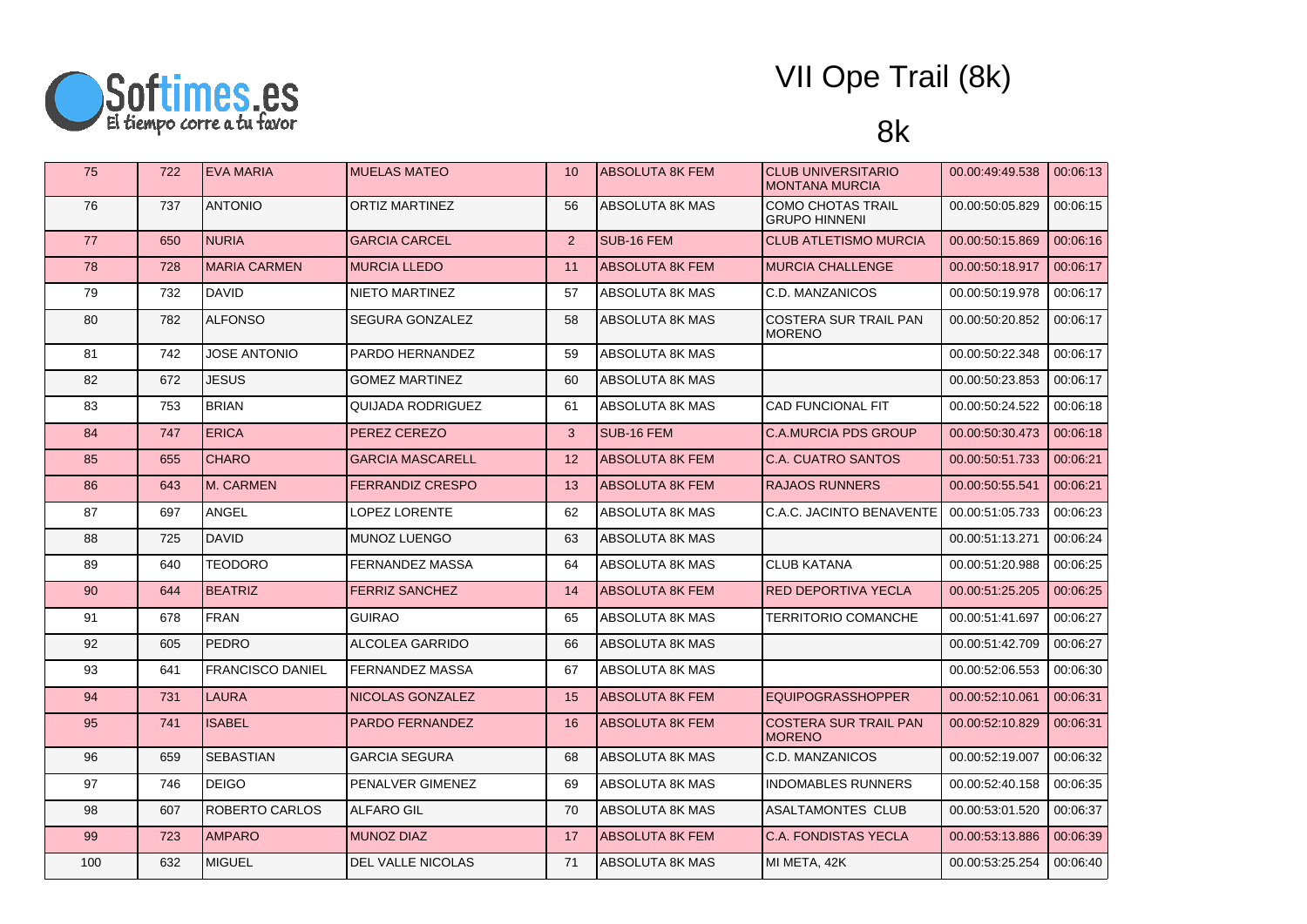

| 101 | 705 | <b>TEODORO</b>           | <b>MANZANARES BUENDIA</b> | 72 | ABSOLUTA 8K MAS        | C.A. MANDARACHE<br>CARTAGENA                     | 00.00:53:28.779 | 00:06:41 |
|-----|-----|--------------------------|---------------------------|----|------------------------|--------------------------------------------------|-----------------|----------|
| 102 | 779 | <b>LARA</b>              | <b>SANMARTIN AISA</b>     | 18 | <b>ABSOLUTA 8K FEM</b> | <b>COSTERA SUR TRAIL PAN</b><br><b>MORENO</b>    | 00.00:54:10.286 | 00:06:46 |
| 103 | 647 | <b>FRANCISCO</b>         | GALLEGO BENAVENTE         | 73 | ABSOLUTA 8K MAS        | <b>GLOBAL PARIS SPORT</b><br>TEAM                | 00.00:54:18.964 | 00:06:47 |
| 104 | 611 | <b>ISABEL</b>            | <b>ANGEL RAJA</b>         | 19 | <b>ABSOLUTA 8K FEM</b> | <b>C.T. FUENTE ALAMO</b>                         | 00.00:54:23.044 | 00:06:47 |
| 105 | 714 | <b>ALBA</b>              | <b>MARTINEZ OLIVER</b>    | 20 | <b>ABSOLUTA 8K FEM</b> | <b>COMO CHOTAS TRAIL</b><br><b>GRUPO HINNENI</b> | 00.00:54:37.192 | 00:06:49 |
| 106 | 657 | <b>ANTONIO FRANCISCO</b> | <b>GARCIA REAL</b>        | 74 | ABSOLUTA 8K MAS        | DEMONIOS DE LA MONTANA<br><b>TRAIL CLUB</b>      | 00.00:55:27.752 | 00:06:55 |
| 107 | 745 | <b>ALEJO</b>             | <b>PASTOR GONZALEZ</b>    | 75 | ABSOLUTA 8K MAS        | PATRULLA CANINA                                  | 00.00:55:29.578 | 00:06:56 |
| 108 | 656 | <b>GABINO</b>            | <b>GARCIA PEREZ</b>       | 76 | ABSOLUTA 8K MAS        | C.D. MANZANICOS                                  | 00.00:55:31.166 | 00:06:56 |
| 109 | 610 | <b>CANDELARIA</b>        | <b>ANDRADA BARRETO</b>    | 21 | ABSOLUTA 8K FEM        | C.A. FUENTE ALAMO                                | 00.00:55:36.215 | 00:06:57 |
| 110 | 702 | <b>GABRIEL</b>           | LOZANO MORENO             | 77 | ABSOLUTA 8K MAS        | MI META, 42K                                     | 00.00:55:46.363 | 00:06:58 |
| 111 | 792 | <b>FRANCISCO</b>         | <b>VERA SANCHEZ</b>       | 78 | ABSOLUTA 8K MAS        |                                                  | 00.00:55:52.866 | 00:06:59 |
| 112 | 654 | <b>JOSEFINA</b>          | GARCIA LARROSA            | 22 | ABSOLUTA 8K FEM        | MI META, 42K                                     | 00.00:55:55.676 | 00:06:59 |
| 113 | 603 | <b>JOSE</b>              | ALCARAZ MORENO            | 79 | ABSOLUTA 8K MAS        |                                                  | 00.00:56:01.356 | 00:07:00 |
| 114 | 724 | <b>VICTORIA</b>          | <b>MUNOZ ESCAMEZ</b>      | 23 | ABSOLUTA 8K FEM        | C.A. LA MANGA DE SAN<br><b>JAVIER</b>            | 00.00:56:17.590 | 00:07:02 |
| 115 | 784 | <b>VERONICA</b>          | <b>SERRANO MARTINEZ</b>   | 24 | <b>ABSOLUTA 8K FEM</b> | <b>ALHAMA COYM</b>                               | 00.00:56:30.390 | 00:07:03 |
| 116 | 788 | <b>FRANCISCO JAVIER</b>  | TUDELA SANCHEZ            | 80 | ABSOLUTA 8K MAS        | <b>PORTICHUELO</b>                               | 00.00:56:32.645 | 00:07:04 |
| 117 | 794 | PEDRO JOSE               | VIDAL GARCIA              | 81 | ABSOLUTA 8K MAS        | C.A. COLEGIO JACINTO<br><b>BENAVENTE</b>         | 00.00:56:33.681 | 00:07:04 |
| 118 | 601 | <b>MIGUEL ANGEL</b>      | <b>ABENZA ARTESEROS</b>   | 82 | ABSOLUTA 8K MAS        | 1956SPORT CLUB                                   | 00.00:56:40.751 | 00:07:05 |
| 119 | 751 | <b>MARIA</b>             | <b>PINA GARIJO</b>        | 25 | ABSOLUTA 8K FEM        | <b>SPOR-TI</b>                                   | 00.00:56:42.174 | 00:07:05 |
| 120 | 770 | <b>VANESSA</b>           | <b>SANCHEZ LUQUE</b>      | 26 | ABSOLUTA 8K FEM        | SPOR-TI                                          | 00.00:56:42.932 | 00:07:05 |
| 121 | 721 | <b>JOSE ANGEL</b>        | <b>MORENO SANCHEZ</b>     | 83 | ABSOLUTA 8K MAS        |                                                  | 00.00:56:45.380 | 00:07:05 |
| 122 | 743 | <b>SILVIA</b>            | PARDO LACARCEL            | 27 | ABSOLUTA 8K FEM        |                                                  | 00.00:56:53.417 | 00:07:06 |
| 123 | 718 | <b>ANDRES</b>            | <b>MAZON RAMON</b>        | 84 | ABSOLUTA 8K MAS        |                                                  | 00.00:57:10.116 | 00:07:08 |
| 124 | 646 | <b>IVAN</b>              | <b>GALAO MALO</b>         | 85 | ABSOLUTA 8K MAS        |                                                  | 00.00:57:11.234 | 00:07:08 |
| 125 | 663 | <b>CONCEPCION</b>        | <b>GARRIDO ABENZA</b>     | 28 | <b>ABSOLUTA 8K FEM</b> | <b>CAD FUNCIONAL FIT</b>                         | 00.00:57:14.767 | 00:07:09 |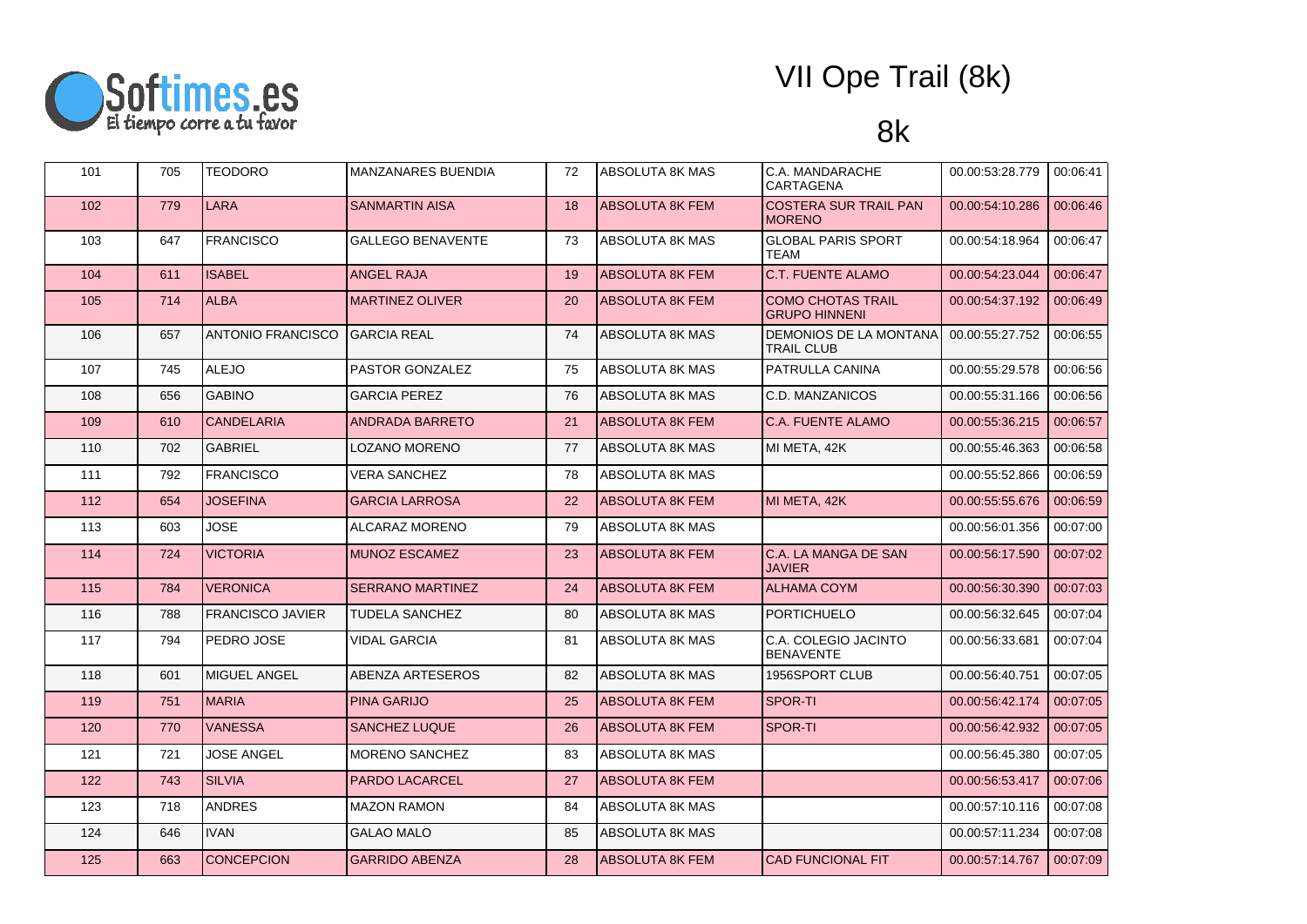

| 126 | 620 | <b>INOELIA</b>           | <b>CABALLERO MOLINA</b>  | 29 | <b>ABSOLUTA 8K FEM</b> |                                            | 00.00:57:20.870 | 00:07:10 |
|-----|-----|--------------------------|--------------------------|----|------------------------|--------------------------------------------|-----------------|----------|
| 127 | 701 | <b>FRANCISCO JOAQUIN</b> | <b>LORENTE MARTINEZ</b>  | 86 | ABSOLUTA 8K MAS        |                                            | 00.00:57:31.868 | 00:07:11 |
| 128 | 615 | <b>ELISA</b>             | <b>BERRUTI BORONAT</b>   | 30 | <b>ABSOLUTA 8K FEM</b> | C.A. MANDARACHE<br><b>CARTAGENA</b>        | 00.00:57:39.941 | 00:07:12 |
| 129 | 665 | MANUEL                   | <b>GIL GAMBIN</b>        | 87 | ABSOLUTA 8K MAS        | C.A. MANDARACHE<br>CARTAGENA               | 00.00:57:40.540 | 00:07:12 |
| 130 | 764 | <b>GEMA</b>              | <b>RUIZ NAVARRO</b>      | 31 | <b>ABSOLUTA 8K FEM</b> |                                            | 00.00:57:42.245 | 00:07:12 |
| 131 | 668 | <b>FRANCISCO</b>         | <b>GOMARIZ MARTINEZ</b>  | 88 | ABSOLUTA 8K MAS        |                                            | 00.00:57:48.595 | 00:07:13 |
| 132 | 739 | <b>ISABEL</b>            | <b>OTALORA</b>           | 32 | <b>ABSOLUTA 8K FEM</b> | <b>ALHAMA COYM</b>                         | 00.00:58:09.092 | 00:07:16 |
| 133 | 660 | <b>JUAN FRANCISCO</b>    | <b>GARCIA TORREGROSA</b> | 89 | <b>ABSOLUTA 8K MAS</b> |                                            | 00.00:58:10.524 | 00:07:16 |
| 134 | 662 | <b>ANTONIA</b>           | <b>GARRIDO ABENZA</b>    | 33 | <b>ABSOLUTA 8K FEM</b> | <b>CAD FUNCIONAL FIT</b>                   | 00.00:58:18.461 | 00:07:17 |
| 135 | 669 | <b>VANESA</b>            | <b>GOMEZ FERNANDEZ</b>   | 34 | <b>ABSOLUTA 8K FEM</b> |                                            | 00.00:58:30.143 | 00:07:18 |
| 136 | 772 | <b>FLORY</b>             | SANCHEZ MARTINEZ         | 35 | <b>ABSOLUTA 8K FEM</b> | C.D. MANZANICOS                            | 00.00:58:41.692 | 00:07:20 |
| 137 | 774 | <b>FRANCISCO</b>         | SANCHEZ MERCADER         | 90 | ABSOLUTA 8K MAS        | C.D. MANZANICOS                            | 00.00:58:45.059 | 00:07:20 |
| 138 | 638 | <b>ANTONIO</b>           | FERNANDEZ GONZALEZ       | 91 | <b>ABSOLUTA 8K MAS</b> | <b>GLOBAL PARIS SPORT</b><br><b>TEAM</b>   | 00.00:58:46.146 | 00:07:20 |
| 139 | 795 | <b>IMARIANO</b>          | <b>ORTIZ AROCA</b>       | 92 | <b>ABSOLUTA 8K MAS</b> | PORTAZGO TRAIL                             | 00.00:59:22.206 | 00:07:25 |
| 140 | 763 | <b>CANDELARIA</b>        | ROSIQUE CASANOVA         | 36 | <b>ABSOLUTA 8K FEM</b> | <b>C.A. MANDARACHE</b><br><b>CARTAGENA</b> | 00.00:59:26.263 | 00:07:25 |
| 141 | 781 | <b>MARIA DOLORES</b>     | <b>SAURA GARCIA</b>      | 37 | <b>ABSOLUTA 8K FEM</b> |                                            | 00.00:59:27.486 | 00:07:25 |
| 142 | 621 | <b>IDAVID</b>            | <b>CALER SUSARTE</b>     | 93 | <b>ABSOLUTA 8K MAS</b> |                                            | 00.00:59:32.539 | 00:07:26 |
| 143 | 651 | <b>CARLOS</b>            | <b>GARCIA HERNANDEZ</b>  | 94 | ABSOLUTA 8K MAS        |                                            | 00.00:59:37.892 | 00:07:27 |
| 144 | 679 | <b>EDUARDO</b>           | <b>GUTIERREZ MARTIN</b>  | 95 | ABSOLUTA 8K MAS        |                                            | 00.01:00:09.759 | 00:07:31 |
| 145 | 684 | <b>JAVIER</b>            | <b>HURTADO NICOLAS</b>   | 96 | ABSOLUTA 8K MAS        | SIMPLEMENTE RUNNERS                        | 00.01:00:46.644 | 00:07:35 |
| 146 | 708 | <b>BEATRIZ</b>           | <b>MARIN ROBLES</b>      | 38 | <b>ABSOLUTA 8K FEM</b> | T. & F. SPORT TEAM                         | 00.01:01:12.412 | 00:07:39 |
| 147 | 698 | <b>FRANCISCA</b>         | <b>LOPEZ PEREZ</b>       | 39 | <b>ABSOLUTA 8K FEM</b> | <b>LA CARRASCA</b>                         | 00.01:01:13.470 | 00:07:39 |
| 148 | 768 | <b>JUAN MIGUEL</b>       | SANCHEZ CASTILLO         | 97 | <b>ABSOLUTA 8K MAS</b> |                                            | 00.01:01:16.541 | 00:07:39 |
| 149 | 630 | ADRIAN                   | <b>CESPEDES PEREZ</b>    | 5  | SUB-16 MAS             |                                            | 00.01:01:21.166 | 00:07:40 |
| 150 | 664 | LORENZO                  | <b>GARRIDO MARCO</b>     | 6  | SUB-16 MAS             |                                            | 00.01:01:23.709 | 00:07:40 |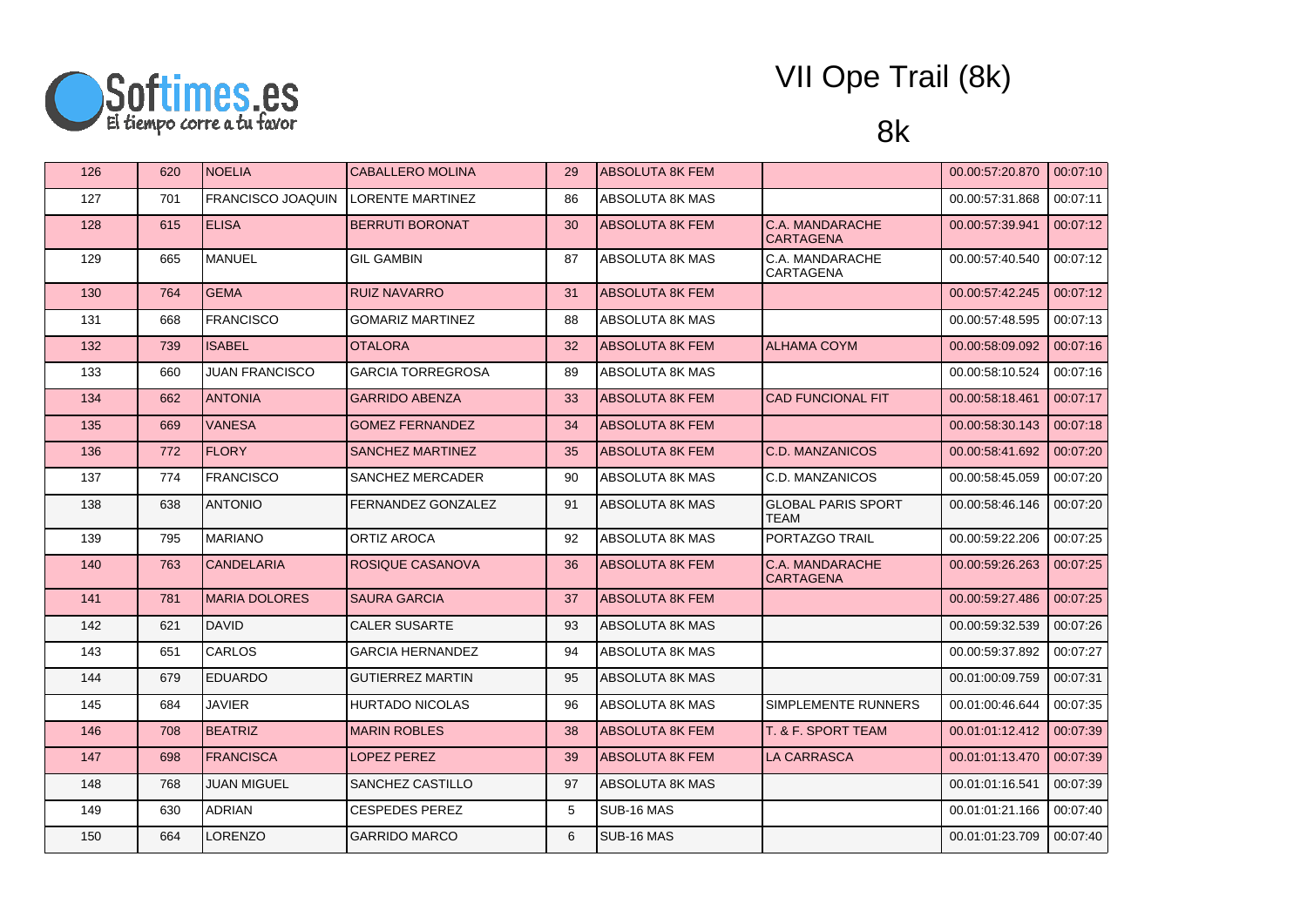

| 151 | 711 | JOSE MIGUEL         | <b>MARTINEZ CERON</b>     | 98             | <b>ABSOLUTA 8K MAS</b> | <b>GLOBAL PARIS SPORT</b><br>TEAM                | 00.01:01:57.172 | 00:07:44 |
|-----|-----|---------------------|---------------------------|----------------|------------------------|--------------------------------------------------|-----------------|----------|
| 152 | 674 | <b>JUAN DE DIOS</b> | <b>GONZALEZ LOPEZ</b>     | 99             | ABSOLUTA 8K MAS        | <b>GLOBAL PARIS SPORT</b><br>TEAM                | 00.01:01:59.823 | 00:07:44 |
| 153 | 802 | <b>JUAN ERNESTO</b> | PENA ROS                  | 100            | ABSOLUTA 8K MAS        | ZANCADAS SOBRE RUEDAS                            | 00.01:03:45.683 | 00:07:58 |
| 154 | 800 | <b>JOSE IGNACIO</b> | <b>GARRIDO PEREZ</b>      | 101            | ABSOLUTA 8K MAS        | ZANCADAS SOBRE RUEDAS                            | 00.01.03.46.106 | 00:07:58 |
| 155 | 691 | <b>PEPA</b>         | LOPEZ COLOMA              | 40             | ABSOLUTA 8K FEM        | <b>COMO CHOTAS TRAIL</b><br><b>GRUPO HINNENI</b> | 00.01:05:03.607 | 00:08:07 |
| 156 | 787 | <b>PATRICIA</b>     | <b>TOMAS PEREZ</b>        | 41             | <b>ABSOLUTA 8K FEM</b> | <b>COMO CHOTAS TRAIL</b><br><b>GRUPO HINNENI</b> | 00.01:05:04.285 | 00:08:08 |
| 157 | 686 | <b>ALBA</b>         | <b>JIMENEZ URQUIZAR</b>   | 42             | <b>ABSOLUTA 8K FEM</b> | <b>EQUIPO UNICORNIO</b>                          | 00.01:05:32.397 | 00:08:11 |
| 158 | 614 | <b>PATRICIA</b>     | <b>BERBEL PASCUAL</b>     | 43             | <b>ABSOLUTA 8K FEM</b> | <b>EQUIPO UNICORNIO</b>                          | 00.01:05:32.988 | 00:08:11 |
| 159 | 793 | <b>JOSE LUIS</b>    | VERDU MAYOR               | 102            | ABSOLUTA 8K MAS        |                                                  | 00.01:06:34.667 | 00:08:19 |
| 160 | 608 | <b>CRISTINA</b>     | <b>ALIAGA MARTINEZ</b>    | 44             | <b>ABSOLUTA 8K FEM</b> | <b>COMO CHOTAS TRAIL</b><br><b>GRUPO HINNENI</b> | 00.01:06:36.097 | 00:08:19 |
| 161 | 633 | <b>ROSANA</b>       | <b>EGEA HERNANDEZ</b>     | 45             | <b>ABSOLUTA 8K FEM</b> | 30740 CLUB DEPORTIVO                             | 00.01:06:55.492 | 00:08:21 |
| 162 | 748 | <b>MAR</b>          | <b>PEREZ FUENTES</b>      | 46             | <b>ABSOLUTA 8K FEM</b> | 30740 CLUB DEPORTIVO                             | 00.01:06:56.548 | 00:08:22 |
| 163 | 704 | <b>MARIA JESUS</b>  | <b>MADRID LOPEZ</b>       | 47             | ABSOLUTA 8K FEM        | 30740 CLUB DEPORTIVO                             | 00.01:06:57.929 | 00:08:22 |
| 164 | 680 | <b>ENCARNACION</b>  | <b>HERNANDEZ</b>          | 48             | <b>ABSOLUTA 8K FEM</b> | 30740 CLUB DEPORTIVO                             | 00.01.06.59.406 | 00:08:22 |
| 165 | 706 | <b>ETELVINA</b>     | <b>MARCOS</b>             | 49             | <b>ABSOLUTA 8K FEM</b> | 30740 CLUB DEPORTIVO                             | 00.01:07:00.381 | 00:08:22 |
| 166 | 733 | <b>OSCAR</b>        | <b>NUNEZ NOGALES</b>      | 103            | <b>ABSOLUTA 8K MAS</b> | C.A. TORRE PACHECO                               | 00.01:07:03.491 | 00:08:22 |
| 167 | 625 | <b>JUAN CARLOS</b>  | CARCELES HERNANDEZ        | 104            | ABSOLUTA 8K MAS        |                                                  | 00.01:07:11.357 | 00:08:23 |
| 168 | 797 | <b>ROBERTO</b>      | <b>CLEMENTE LOPEZ</b>     | 105            | <b>ABSOLUTA 8K MAS</b> | ZANCADAS SOBRE RUEDAS                            | 00.01:07:21.814 | 00:08:25 |
| 169 | 798 | JUAN DAVID          | <b>GONZALEZ RODRIGUEZ</b> | 106            | ABSOLUTA 8K MAS        | ZANCADAS SOBRE RUEDAS                            | 00.01:07:24.243 | 00:08:25 |
| 170 | 801 | <b>IMARCOS</b>      | <b>MARTINEZ BARAINCA</b>  | 107            | ABSOLUTA 8K MAS        | ZANCADAS SOBRE RUEDAS                            | 00.01:07:29.588 | 00:08:26 |
| 171 | 619 | LENNON              | <b>BUSTAMANTE COCA</b>    | $\overline{7}$ | SUB-16 MAS             |                                                  | 00.01:07:46.223 | 00:08:28 |
| 172 | 670 | <b>VANESSA</b>      | <b>GOMEZ GARCIA</b>       | 50             | ABSOLUTA 8K FEM        | T. & F. SPORT TEAM                               | 00.01:07:48.080 | 00:08:28 |
| 173 | 666 | <b>JOSE JAVIER</b>  | <b>GIL MARTINEZ</b>       | 108            | ABSOLUTA 8K MAS        |                                                  | 00.01:07:51.922 | 00:08:28 |
| 174 | 689 | <b>TONI</b>         | LACARCEL HURTADO          | 51             | ABSOLUTA 8K FEM        | <b>RAJAOS RUNNERS</b>                            | 00.01:08:33.540 | 00:08:34 |
| 175 | 685 | LORENA              | <b>JIMENEZ TAVIRA</b>     | 109            | ABSOLUTA 8K MAS        |                                                  | 00.01:09:08.451 | 00:08:38 |
|     |     |                     |                           |                |                        |                                                  |                 |          |